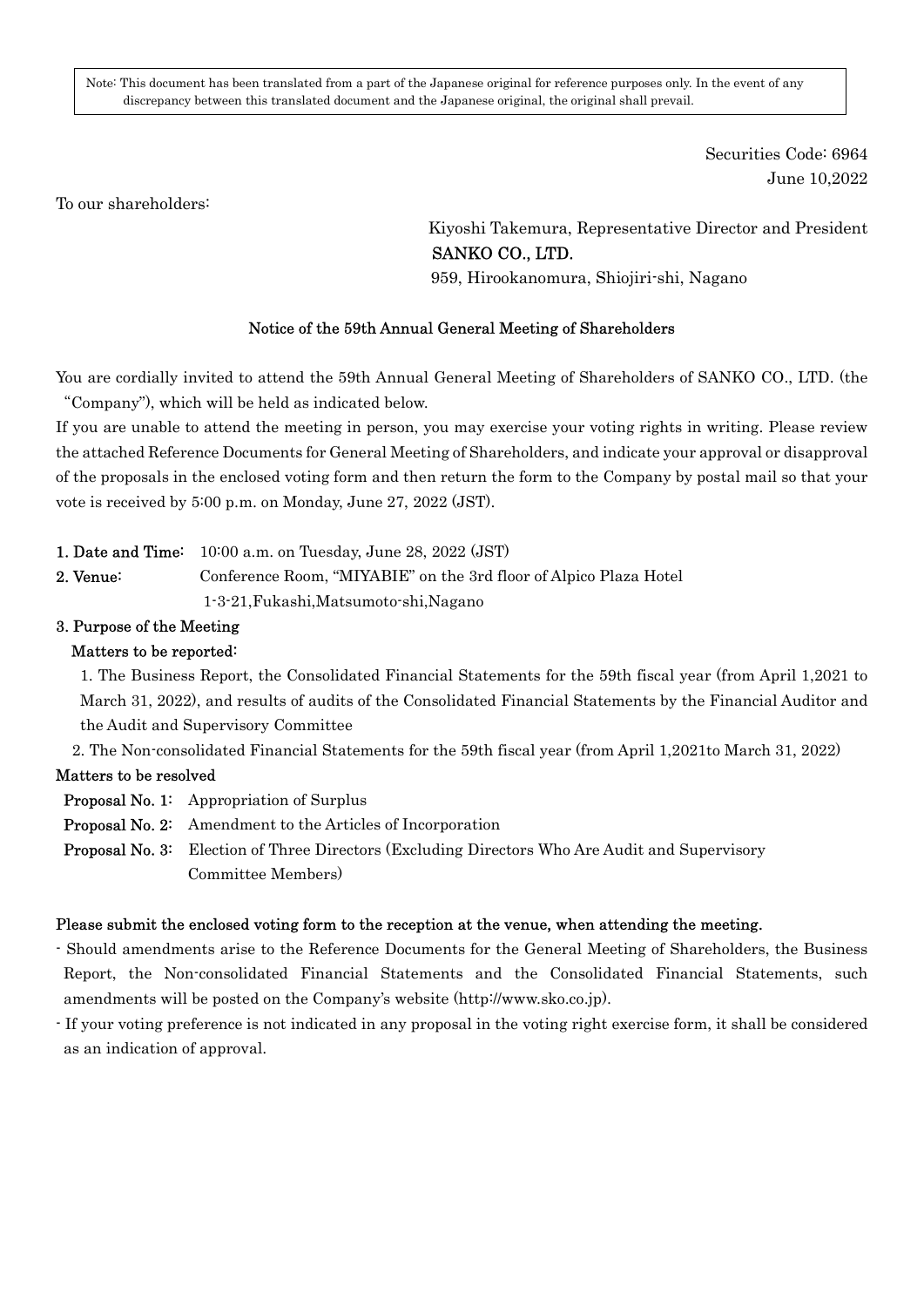# Reference Documents for the General Meeting of Shareholders

## Proposals and Reference Information

Proposal No. 1: Appropriation of Surplus

The Company proposes the appropriation of surplus as follows:

Year-end dividends

The Company regards the return of profit to its shareholders as one of the most important managerial issues, and it is the Company's basic policy to distribute profits to its shareholders stably. In line with the aforementioned policy, the Company proposes to pay the year-end dividends for the 59th fiscal year as follows:

- (i) Type of dividend property To be paid in cash.
- (ii) Allotment of dividend property and their aggregate amount The Company proposes to pay a dividend of ¥13 per common share of the Company. In this event, the total dividends will be ¥117,302,718.
- (iii) Effective date of dividends of surplus The effective date of the dividends will be June 29, 2022.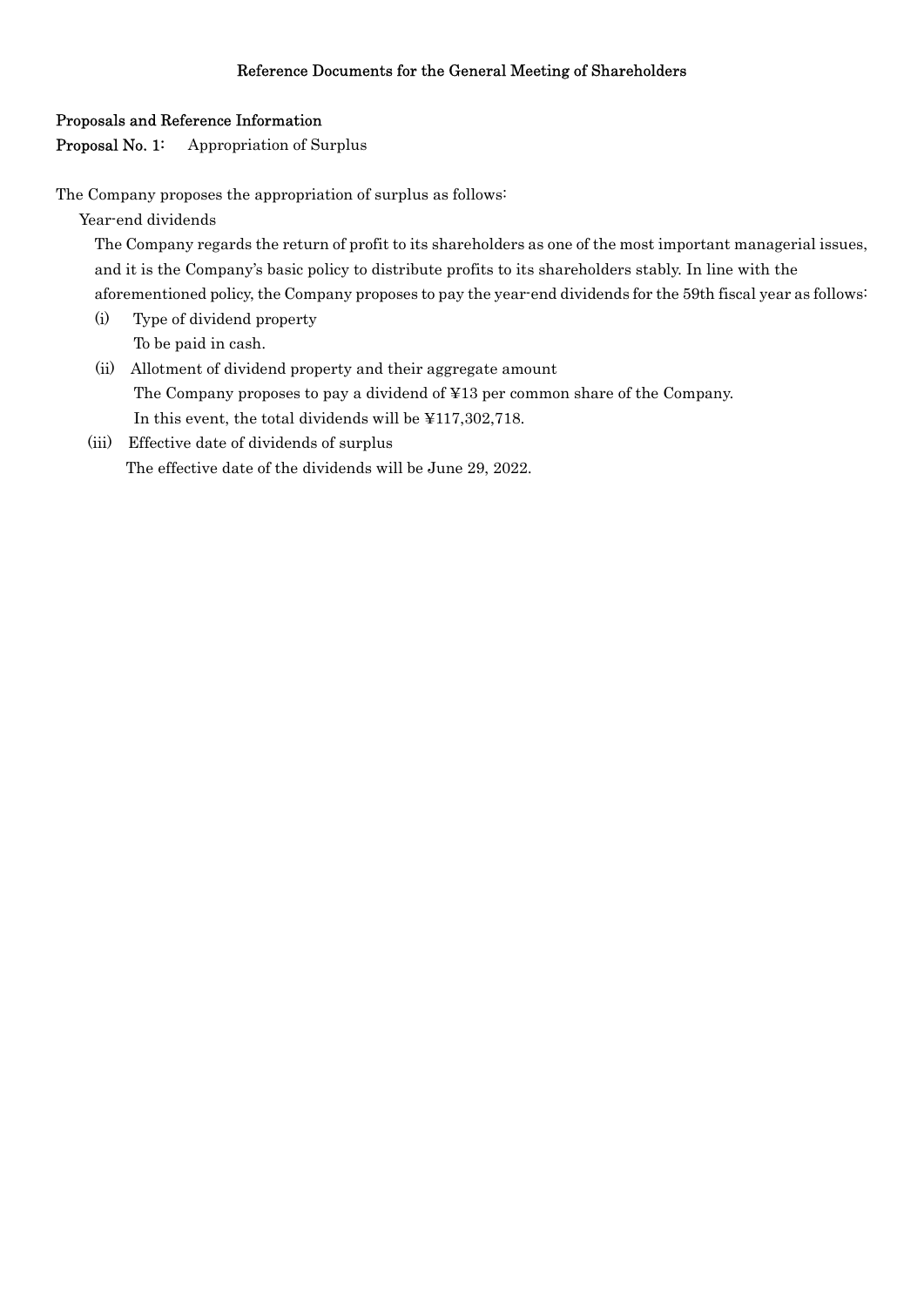# Proposal No. 2: Amendment to the Articles of Incorporation

1. Reason for proposal

Since the revised provisions provided for in the proviso to Article 1 of the Supplementary Provisions of the Act Partially Amending the Companies Act (Act No. 70 of 2019) are to be enforced on September 1, 2022, the Company proposes to make the following changes to its Articles of Incorporation in preparation for the introduction of the system for providing informational materials for the general meeting of shareholders in electronic format.

## 2. Details of amendments

The details of amendments are as follows.

| (Underlined portions indicate the proposed amendments.) |  |  |
|---------------------------------------------------------|--|--|
|---------------------------------------------------------|--|--|

| Current Articles of Incorporation                                                                                                                                                                                                                                                                                                                                                                                                                                                                                    | Proposed Amendments                                                                                                                                                                                                                                                                                                                                                                                                                                                                                                                                                                                                 |
|----------------------------------------------------------------------------------------------------------------------------------------------------------------------------------------------------------------------------------------------------------------------------------------------------------------------------------------------------------------------------------------------------------------------------------------------------------------------------------------------------------------------|---------------------------------------------------------------------------------------------------------------------------------------------------------------------------------------------------------------------------------------------------------------------------------------------------------------------------------------------------------------------------------------------------------------------------------------------------------------------------------------------------------------------------------------------------------------------------------------------------------------------|
| (Internet Disclosure and Deemed Provision of Reference Documents)<br>for the General Meeting of Shareholders, Etc.)                                                                                                                                                                                                                                                                                                                                                                                                  |                                                                                                                                                                                                                                                                                                                                                                                                                                                                                                                                                                                                                     |
| Article 15. When the Company convenes a general meeting of<br>shareholders, if it discloses information that is to be stated<br>or presented in the reference documents for the general<br>meeting of shareholders, business report, non-consolidated<br>financial statements and consolidated financial statements<br>through the internet in accordance with the provisions<br>prescribed by the Ministry of Justice Order, it may be<br>deemed that the Company has provided this information to<br>shareholders. | <deleted></deleted>                                                                                                                                                                                                                                                                                                                                                                                                                                                                                                                                                                                                 |
| <newly established=""></newly>                                                                                                                                                                                                                                                                                                                                                                                                                                                                                       | (Measures, etc. for Providing Information in Electronic Format)<br>Article 15. 1. When the Company convenes a general meeting of<br>shareholders, it shall take measures for providing<br>information that constitutes the content of reference<br>documents for the general meeting of shareholders, etc. in<br>electronic format.                                                                                                                                                                                                                                                                                 |
| <newly established=""></newly>                                                                                                                                                                                                                                                                                                                                                                                                                                                                                       | 2. Among items for which the measures for providing information in<br>electronic format will be taken, the Company may exclude<br>all or some of those items designated by the Ministry of<br>Justice Order from statements in the paper-based<br>documents to be delivered to shareholders who requested the<br>delivery of paper-based documents by the record date of<br>voting rights.                                                                                                                                                                                                                          |
|                                                                                                                                                                                                                                                                                                                                                                                                                                                                                                                      | (Supplementary Provisions)<br>1. The deletion of Article 15 (Internet Disclosure and Deemed<br>Provision of Reference Documents for the General Meeting<br>of Shareholders, Etc.) in the pre-amended Articles of<br>Incorporation and the establishment of the new Article 15<br>(Measures, etc. for Providing Information in Electronic<br>Format) in the amended Articles of Incorporation shall be                                                                                                                                                                                                               |
|                                                                                                                                                                                                                                                                                                                                                                                                                                                                                                                      | effective from September 1, 2022.<br>2. Notwithstanding the provision of the preceding paragraph, Article<br>15 of the current Articles of Incorporation (Internet<br>Disclosure and Deemed Provision of Reference Documents<br>for the General Meeting of Shareholders, Etc.) shall remain<br>effective regarding any general meeting of shareholders held<br>on a date within six months from September 1, 2022.<br>3. These Supplementary Provisions shall be deleted on the date when<br>six months have elapsed from September 1, 2022 or three<br>months have elapsed from the date of the general meeting of |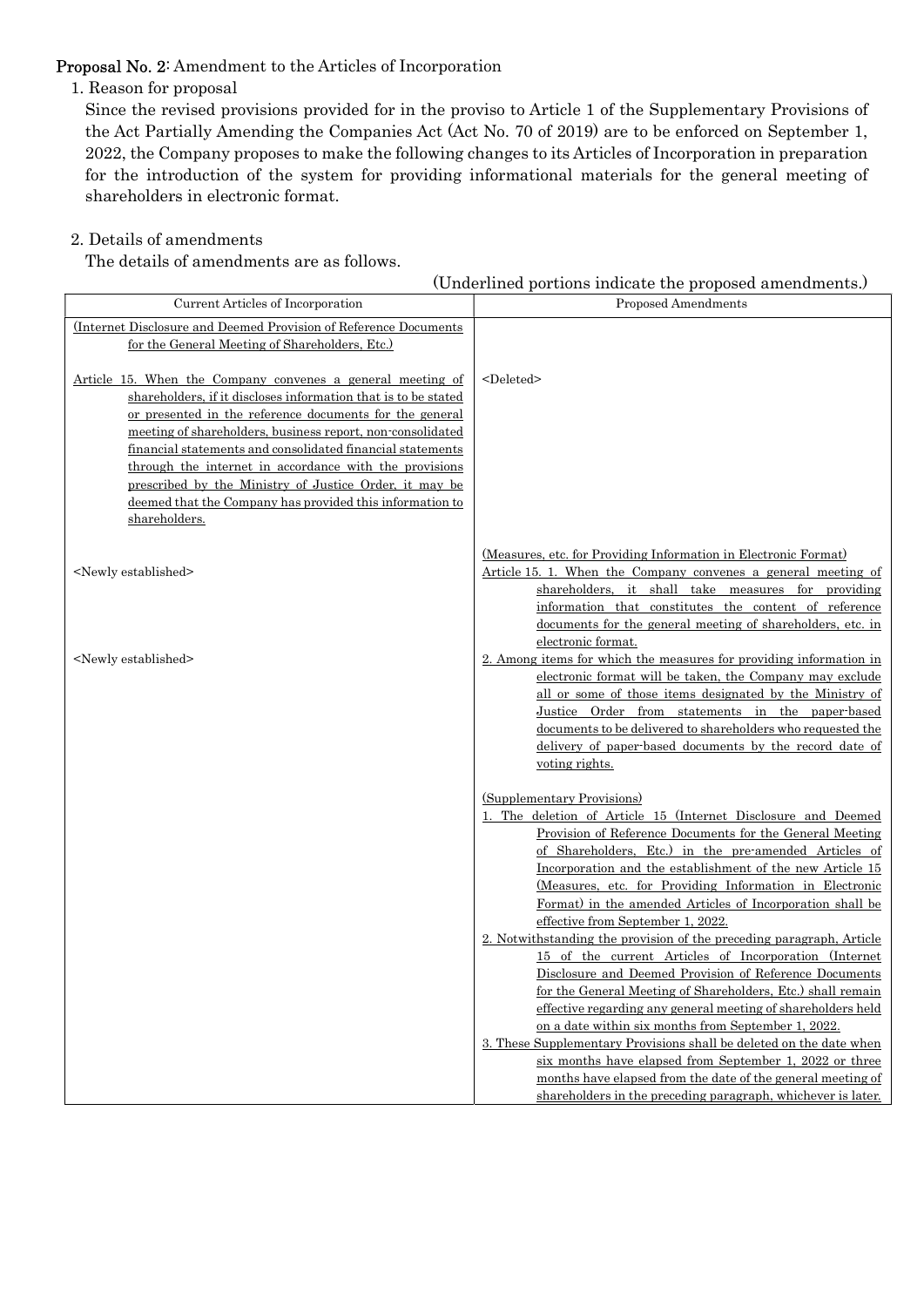Proposal No. 3: Election of Three Directors (Excluding Directors Who Are Audit and Supervisory Committee Members)

The terms of office of all three currently serving Directors (excluding Directors who are Audit and Supervisory Committee Members) will expire at the conclusion of this meeting.

Therefore, the Company proposes the election of three Directors (excluding Directors who are Audit and Supervisory Committee Members).

The Audit and Supervisory Committee has judged that all the three currently serving Directors are well-qualified for the positions, and has consented to nominate them as the candidates to continue serving as Directors of the Company.

The candidates for Directors (excluding Directors who are Audit and Supervisory Committee Members) are as follows:

| Candidate    | Name                                                                                                            | Career summary, and position and responsibility in the |                                                                                                                                                                                                                                             | Number of the    |
|--------------|-----------------------------------------------------------------------------------------------------------------|--------------------------------------------------------|---------------------------------------------------------------------------------------------------------------------------------------------------------------------------------------------------------------------------------------------|------------------|
| No.          | (Date of birth)                                                                                                 | Company                                                |                                                                                                                                                                                                                                             | Company's shares |
|              |                                                                                                                 |                                                        | (Significant concurrent positions outside the Company)                                                                                                                                                                                      |                  |
|              |                                                                                                                 | May 1995                                               | Joined the Company Assistant General Manager of Tokyo                                                                                                                                                                                       |                  |
|              |                                                                                                                 |                                                        | Sales Office                                                                                                                                                                                                                                |                  |
|              | Masanori Tamura<br>(October 4, 1961)                                                                            | Sept. 1996                                             | General Manager of Corporate Planning Department                                                                                                                                                                                            |                  |
|              |                                                                                                                 | Mar. 1998                                              | General Manager of Corporate Planning Department and                                                                                                                                                                                        |                  |
|              |                                                                                                                 |                                                        | General Manager of General Affairs and Personnel                                                                                                                                                                                            |                  |
|              |                                                                                                                 |                                                        | Department                                                                                                                                                                                                                                  |                  |
| $\mathbf{1}$ |                                                                                                                 | June 1998                                              | Director, General Manager of Corporate Planning                                                                                                                                                                                             |                  |
|              |                                                                                                                 |                                                        | Department, and General Manager of General Affairs and                                                                                                                                                                                      |                  |
|              |                                                                                                                 |                                                        | Personnel Department                                                                                                                                                                                                                        |                  |
|              |                                                                                                                 | Mar. 2000                                              | Director and General Manager of General Affairs and                                                                                                                                                                                         | 2,000,920 shares |
|              |                                                                                                                 |                                                        | Personnel Department                                                                                                                                                                                                                        |                  |
|              |                                                                                                                 | Mar. 2001                                              | Director and General Manager of Administrative Division                                                                                                                                                                                     |                  |
|              |                                                                                                                 | June 2001                                              | Senior Managing Director and General Manager of                                                                                                                                                                                             |                  |
|              |                                                                                                                 |                                                        | Administrative Division                                                                                                                                                                                                                     |                  |
|              |                                                                                                                 | Dec. 2001                                              | Representative Director and President                                                                                                                                                                                                       |                  |
|              |                                                                                                                 | Dec. 2010                                              | Representative Director, President, and General Manager                                                                                                                                                                                     |                  |
|              |                                                                                                                 |                                                        | of Development Division                                                                                                                                                                                                                     |                  |
|              |                                                                                                                 | Dec. 2010                                              | Director                                                                                                                                                                                                                                    |                  |
|              |                                                                                                                 | June 2011                                              | Director and Chairman                                                                                                                                                                                                                       |                  |
|              |                                                                                                                 | June 2015                                              | Representative Director and Chairman (current position)                                                                                                                                                                                     |                  |
|              | Reasons for nomination                                                                                          |                                                        |                                                                                                                                                                                                                                             |                  |
|              | He is currently responsible for the Company's management foundation and finances as Representative Director and |                                                        |                                                                                                                                                                                                                                             |                  |
|              |                                                                                                                 |                                                        | Chairman of the Company, having been involved in management in various fields both domestically and internationally,                                                                                                                        |                  |
|              |                                                                                                                 |                                                        | and he has fulfilled an appropriate role in enhancing corporate value, including making decisions on material matters<br>affecting management. He has been nominated again as a candidate for Director because he is expected to contribute |                  |

further to the Company in the future.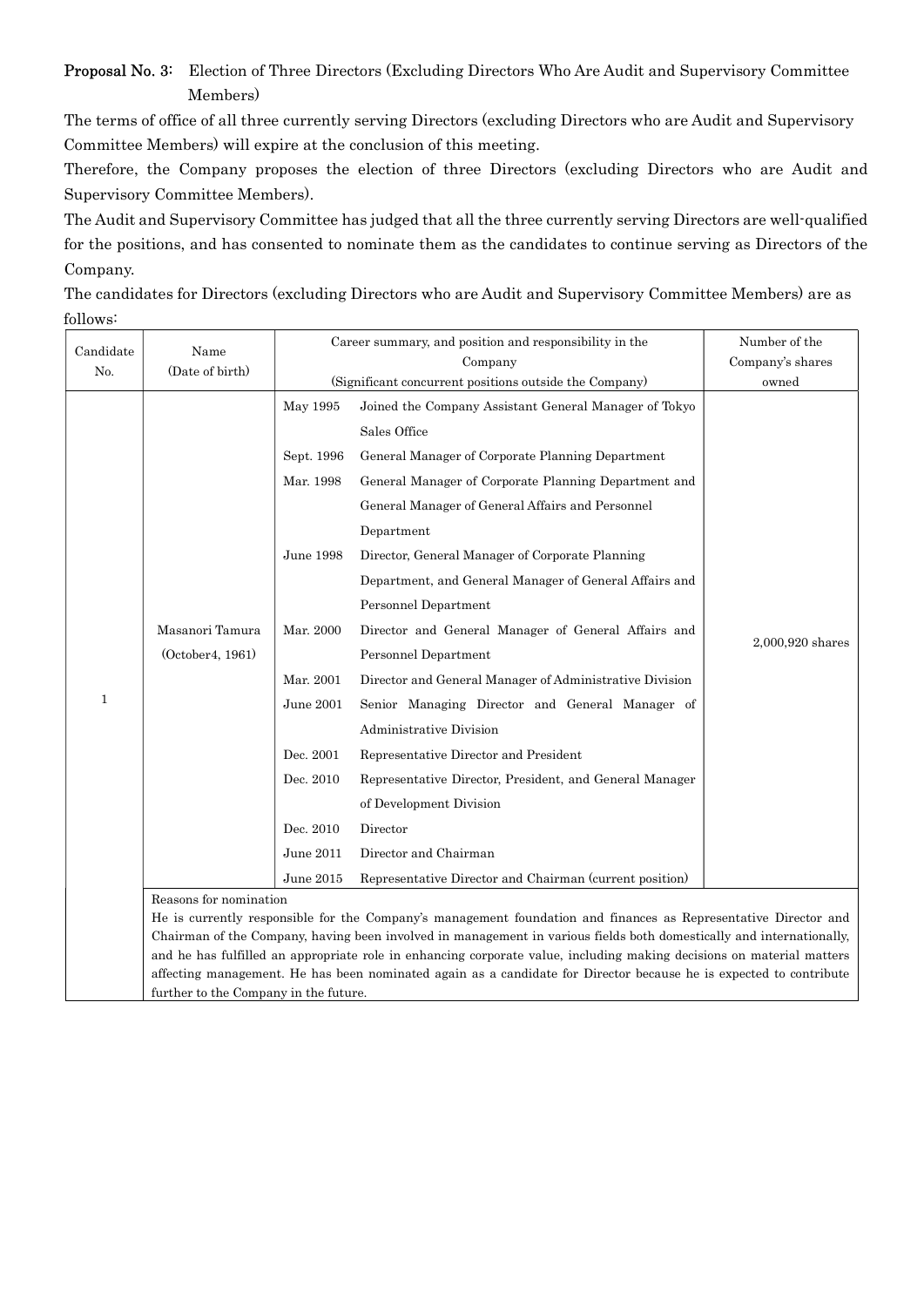| Candidate      | Name                                                                                                                                                                                                                                                        |                  | Career summary, and position and responsibility in the                                                                           | Number of the    |
|----------------|-------------------------------------------------------------------------------------------------------------------------------------------------------------------------------------------------------------------------------------------------------------|------------------|----------------------------------------------------------------------------------------------------------------------------------|------------------|
| No.            | (Date of birth)                                                                                                                                                                                                                                             | Company          |                                                                                                                                  | Company's shares |
|                |                                                                                                                                                                                                                                                             |                  | (Significant concurrent positions outside the Company)                                                                           | owned            |
|                |                                                                                                                                                                                                                                                             | <b>July 1983</b> | Joined the Company                                                                                                               |                  |
|                |                                                                                                                                                                                                                                                             | Mar. 1997        | General Manager of Okaya Factory                                                                                                 |                  |
|                |                                                                                                                                                                                                                                                             | Mar. 1999        | General Manager of Horigane Factory                                                                                              |                  |
|                |                                                                                                                                                                                                                                                             | Jan. 2002        | Assistant General Manager of Press Business Department and                                                                       |                  |
|                |                                                                                                                                                                                                                                                             |                  | General Manager of Horigane Factory                                                                                              |                  |
|                |                                                                                                                                                                                                                                                             | Mar. 2002        | Assistant General Manager of Press Business Department and                                                                       |                  |
|                |                                                                                                                                                                                                                                                             |                  | General Manager of Press Sales Division                                                                                          |                  |
|                |                                                                                                                                                                                                                                                             | June 2002        | Director, Assistant General Manager of Press Business Department,                                                                |                  |
|                |                                                                                                                                                                                                                                                             |                  | and General Manager of Press Sales Division                                                                                      |                  |
|                |                                                                                                                                                                                                                                                             | Oct. 2002        | Director, Assistant General Manager of Press Business Department,                                                                |                  |
|                |                                                                                                                                                                                                                                                             |                  | General Manager of Press Sales Division, and General Manager of                                                                  |                  |
|                |                                                                                                                                                                                                                                                             |                  | Tokyo Sales Office                                                                                                               |                  |
| $\overline{2}$ |                                                                                                                                                                                                                                                             | Mar. 2003        | Director, General Manager of Kyushu Business Department, and                                                                     |                  |
|                |                                                                                                                                                                                                                                                             |                  | General Manager of Western Japan Sales Department                                                                                |                  |
|                |                                                                                                                                                                                                                                                             | Jan. 2005        | Director, General Manager of Kyushu Business Department, and                                                                     |                  |
|                |                                                                                                                                                                                                                                                             |                  | General Manager of Kyushu Sales Department                                                                                       |                  |
|                | Kiyoshi Takemura                                                                                                                                                                                                                                            | Mar. 2007        | Director and General Manager of Kyushu business Department                                                                       | $5,\!000$ shares |
|                | (April 13, 1957)                                                                                                                                                                                                                                            | Oct. 2007        | Director and General Manager of Press Business Department                                                                        |                  |
|                |                                                                                                                                                                                                                                                             | June 2009        | Managing Director, General Manager of Press Business Department,                                                                 |                  |
|                |                                                                                                                                                                                                                                                             |                  | and General Manager of Kyushu Business Department                                                                                |                  |
|                |                                                                                                                                                                                                                                                             | Mar. 2010        | Managing Director, General Manager of Kyushu Business                                                                            |                  |
|                |                                                                                                                                                                                                                                                             |                  | Department, and General Manager of Fukuoka Mino Factory                                                                          |                  |
|                |                                                                                                                                                                                                                                                             | Dec. 2010        | Managing Director, General Manager of Production Division, and                                                                   |                  |
|                |                                                                                                                                                                                                                                                             |                  | General Manager of Azusagawa Factory                                                                                             |                  |
|                |                                                                                                                                                                                                                                                             | Dec. 2010        | Director and Assistant General Manager of Production Division (For                                                               |                  |
|                |                                                                                                                                                                                                                                                             |                  | Kyushu)                                                                                                                          |                  |
|                |                                                                                                                                                                                                                                                             | Apr. 2011        | Representative Director and President                                                                                            |                  |
|                |                                                                                                                                                                                                                                                             | Apr. 2011        | Representative Director, President, and General                                                                                  |                  |
|                |                                                                                                                                                                                                                                                             |                  | Manager of Production Division                                                                                                   |                  |
|                |                                                                                                                                                                                                                                                             | June 2011        | Representative Director, President, and General Manager of Sales                                                                 |                  |
|                |                                                                                                                                                                                                                                                             |                  | Division                                                                                                                         |                  |
|                |                                                                                                                                                                                                                                                             | Nov. 2014        | Representative Director and President                                                                                            |                  |
|                |                                                                                                                                                                                                                                                             | Oct. 2015        | Representative Director, President, and General Manager of Sales                                                                 |                  |
|                |                                                                                                                                                                                                                                                             |                  | Division (current position)                                                                                                      |                  |
|                | Reasons for nomination                                                                                                                                                                                                                                      |                  |                                                                                                                                  |                  |
|                |                                                                                                                                                                                                                                                             |                  | He is currently responsible for the overall management of sales, production and development divisions as Representative Director |                  |
|                |                                                                                                                                                                                                                                                             |                  | and President of the Company, having been involved in management in various fields both domestically and internationally, and he |                  |
|                | has fulfilled an appropriate role in enhancing corporate value, including making decisions on material matters affecting<br>management. He has been nominated again as a candidate for Director because he is expected to contribute further to the Company |                  |                                                                                                                                  |                  |

in the future.